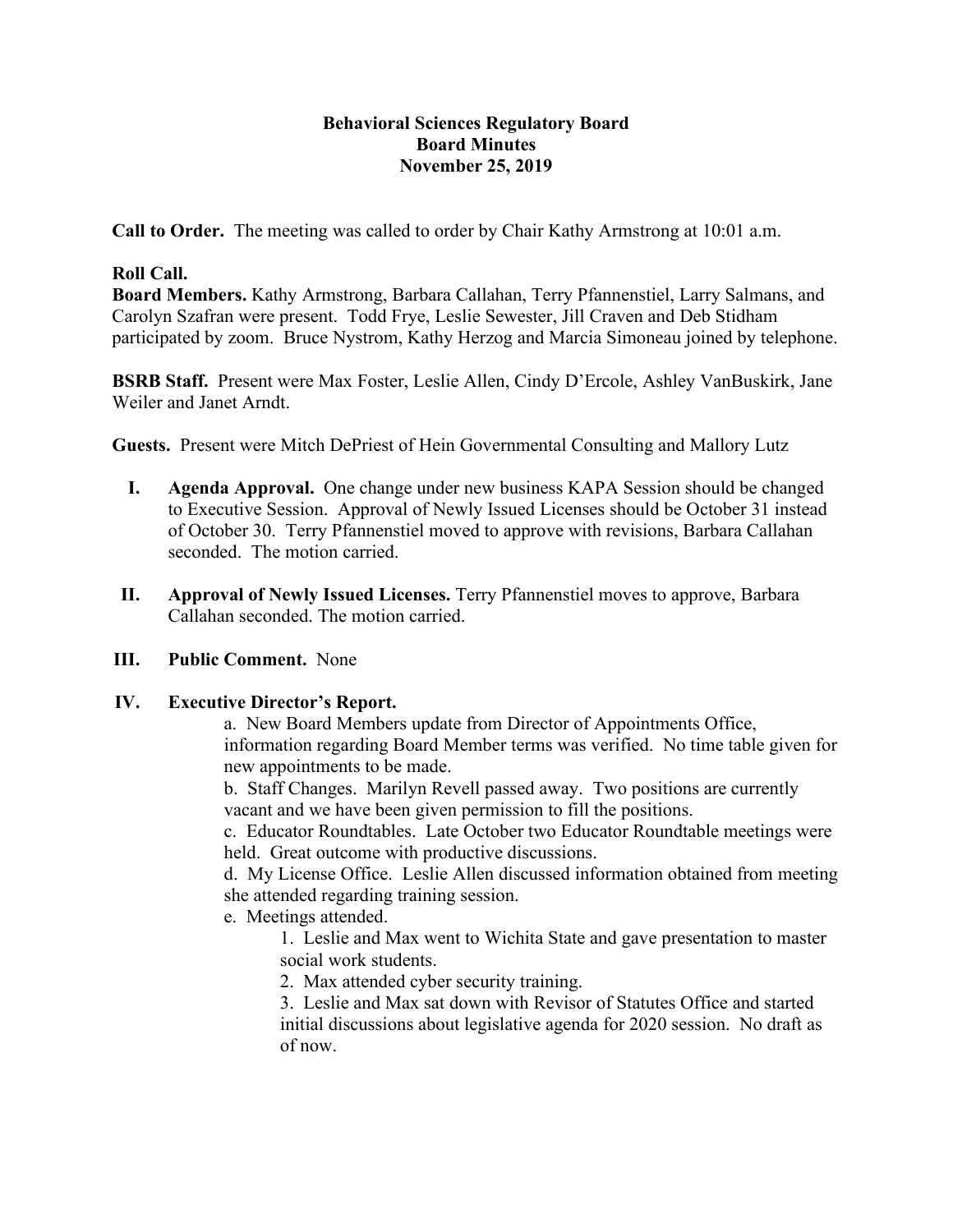4. Max attended ASWB meeting. Was asked to facilitate the administrative forum. Discussed some of what was discussed at the meeting with other states.

f. Fiscal Report. Budget submitted on time. Division of Budget concurred with our request.

g. January Board Meeting will be longer. Denied applicant requested hearing to begin at 1:00 p.m.

#### **V. Staff Reports.** None.

**VI. Complaint Review Committee Report.** Terry gave CRC report. 41 cases heard in October. Between August and October they had a total of 69 cases. 5 CAO/SPO, 1 Diversion, 26 cases dismissed as facts did not support violation, 5 cases not docketed, 2 cautionary letters and 1 case tabled because of an ongoing lawsuit.

#### **VII. Profession Reports.**

A. Psychology. Barbara Callahan gave Psychology committee report. They met November 12, 2019. Next meeting scheduled for February 4, 2020.

B. Social Work. Carolyn Szafran gave Social Work committee report. They met November 19, 2019. Committee is discussing social media policies. Next meeting scheduled for January 21, 2020 at 1:00 p.m.

C. Professional Counseling. Todd Frye had to cancel advisory committee meeting. Next meeting was scheduled for same day as next Board Meeting so will need to be moved and rescheduled.

D. Master's Level Psychology. Larry Salmans noted there has been no advisory committee meeting since last Board Meeting, however they are meeting at 1:00 today.

E. Marriage and Family Therapy. Terry Pfannenstiel noted there has been no advisory committee meeting since last Board Meeting. Committee decided to only meet every 3 months. Terry took part in a meeting in Denver concerning if they need to modify the test for AMFTRB regarding the pass/fail point. Next meeting scheduled for February.

F. Addiction Counseling. Deb Stidham gave Addiction Counseling committee report. They met October 18, 2019. Started reviewing addiction counseling coursework from universities. Next meeting scheduled for December 20, 2019. G. Behavior Analysis. No meeting

## **VIII. Old Business.**

A. Legislative Agenda. Terry Pfannenstiel makes motion to authorize to let Max take charge on statutes language as long as there are no major changes with legislation. Larry Salmans seconded. The motion carried.

B. Volunteer License Status. The Board discussed exempt, inactive and volunteer license status. Terry Pfannenstiel moved to remove exempt license status. To the volunteer license language add, "A volunteer license may be issued during an emergency declared by a state of local entity…" and take the draft to